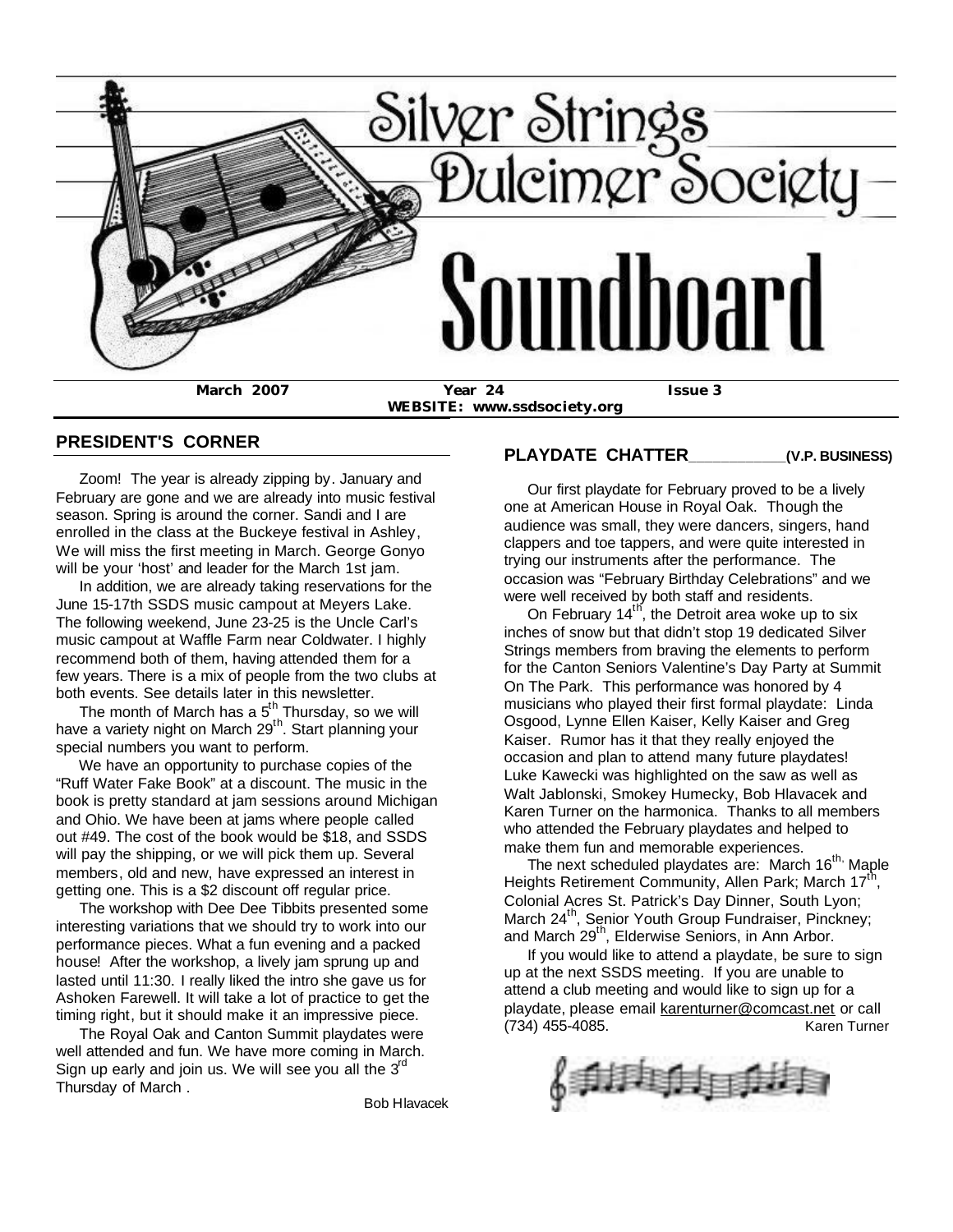# **SSDS March 2007 Play List**

| Kev |  |
|-----|--|
|-----|--|

*Key Tune Play 1st Note*

| G                       | Westphalia Waltz              | $\overline{\mathbf{c}}$   | D                       |
|-------------------------|-------------------------------|---------------------------|-------------------------|
| G                       | Bellman's Jig                 | $\overline{3}$            | D                       |
| $\overline{\mathsf{D}}$ | John Ryan's Polka             | $\overline{3}$            | D                       |
| $rac{G}{D}$             | Southwind                     | $\frac{3}{3}$             | D                       |
|                         | Painter's Polka               |                           | $\overline{\mathsf{A}}$ |
| G                       | Down Yonder                   | $\overline{3}$            | $\overline{\mathsf{B}}$ |
| $\overline{C}$          | When Irish Eyes Are Smiling   | $\overline{3}$            | G                       |
| $\overline{\mathsf{G}}$ | Silver And Gold Two-Step      | 3                         | B                       |
| Am                      | <b>Cold Frosty Morning</b>    | 3                         | E                       |
| $\overline{\mathsf{D}}$ | Hey Polka                     | $\overline{4}$            | A                       |
| $\overline{\mathsf{D}}$ | Young Roddy McCorley          | 4                         | D                       |
| $\overline{\mathsf{D}}$ | Angleworm Wiggle              | $\overline{3}$            | A                       |
| $\overline{\mathsf{G}}$ | Hundred Pipers                | 3                         | G                       |
| Am                      | Katushka                      | $\overline{5}$            | A                       |
| $\overline{\text{c}}$   | My Wild Irish Rose (Ch. only) | $\overline{3}$            | G                       |
| $\overline{\mathsf{D}}$ | Whiskey Before Breakfast      | $\overline{\overline{3}}$ | $\overline{\mathsf{D}}$ |
| G                       | Irish Washerwoman             | $\overline{3}$            | $\overline{\mathsf{D}}$ |
| $\overline{\mathsf{G}}$ | Rosin The Beau                | $\overline{3}$            | D                       |
| $\overline{\mathsf{G}}$ | March Of St. Timothy          | $\overline{3}$            | B                       |
|                         | <b>Endless Medley</b>         |                           |                         |
| D                       | Ragtime Annie                 | $\overline{2}$            | F#                      |
| D                       | Soldier's Joy                 | $\overline{2}$            | F#                      |
| D/G                     | <b>Golden Slippers</b>        | 2D/2G                     | D                       |
|                         | <b>Extras</b>                 |                           |                         |
| D                       | Danny Boy                     | 3                         | D                       |
| Am                      | Star Of The County Down       | $\overline{2}$            | Ē                       |
| Em                      | Road To Lisdoonvarna          | $\overline{3}$            | D                       |
| G                       | Dusty Bob's Jig               | $\overline{3}$            | D                       |
|                         |                               |                           |                         |

#### **V.P. PROGRAMS\_\_\_\_\_\_\_\_\_\_\_\_\_\_\_\_\_\_\_\_\_\_\_\_\_\_**

 I know it may be early to be thinking about the SSDS campout June 15-17th, especially looking at the snow, however, we are getting plans under way.At our next meeting, we will discuss what we want for our catered dinner. Amber made Swiss steak last year, but can do something else, costing \$10 per person. She said fried chicken would be \$2 more per person. The response for the mandarin orange cake with pineapple frosting was good. The newsletter includes a short registration form for the Meyers Lake Campground, or you may get a full information / registration form at the meeting.

**\* \* \* \* \* \* \***

On March 29<sup>th</sup>, we will have a Variety Night, hosted by David Smith and Bob Niemczewski. They have done a great job before... thank you, thank you. Talk to them if you wish to perform. We will have pizza & salad again, and would appreciate any desserts you bring in.

See you at Strings ! Linda Losse



 We have some new members. Please add them to your membership list, and welcome them to our club.

- (1) Sandy Johnson. . . . . . . . . . . . (517) 547-3577 16000 Sanford Road, . . . . Addison, Mi. 49220 Hammered Dulcimer
- (2) Ernie Stewart. . . . . . . . . . . . . (248) 363-0587 8854 Orrick, .Commerce Twp, Mi. 48382-3775 ernie6798@netzero.net Violin and Mtn. Dulcimer

George Gonyo

### **NOTES FROM YOUR SECRETARY\_\_\_\_\_\_\_\_\_\_**

#### **Board meeting was held Feb. 1, 2007**

 Karen Turner suggested meeting from 6:00-6:45 on the third Thursday of the month for workshops for individual instruments, working on the 'song of the month,' or having a slow jam for those who are interested.

 Bob reported on the progress of our application for a 501C7 status, which is a non-profit membership organization, tax-exempt for earnings of \$20,000 or less.

 Bob also suggested having the membership approve the Board's decision to lower the mileage reimbursement for play dates to 50-50.

 Linda Losse presented plans for the Campout in June with a potluck followed by a jam on Friday night. On Saturday, there will be a pancake breakfast, workshops, jams, dinner, and more jams. Flyers for the campout will be sent to Uncle Carl's.

 Final details for the Dee Dee Tibbits workshop for February 15, 2007, were discussed.

 Jim and Evie Bain reported on the progress for the October 4, 2007, banquet. \$250 deposit was approved for the room at Fox Hills, with a guarantee for 74 reservations.(90+ attended last year) \$600 was proposed for gifts/favors but tabled till summer finances are known.

 Board member names must be changed on the bank account. Karen received approval to sell our CD's at the Adrian Jams.

 There will be no Board Meeting in March, because Bob (pres.) will be out of town.

 **Additional Business**...:At the membership meeting on February 1st, members present voted by written ballot (32-9) to accept the Board's recommendation to lower play date mileage reimbursement to 50-50 ratio. Submitted by Bonnie Ream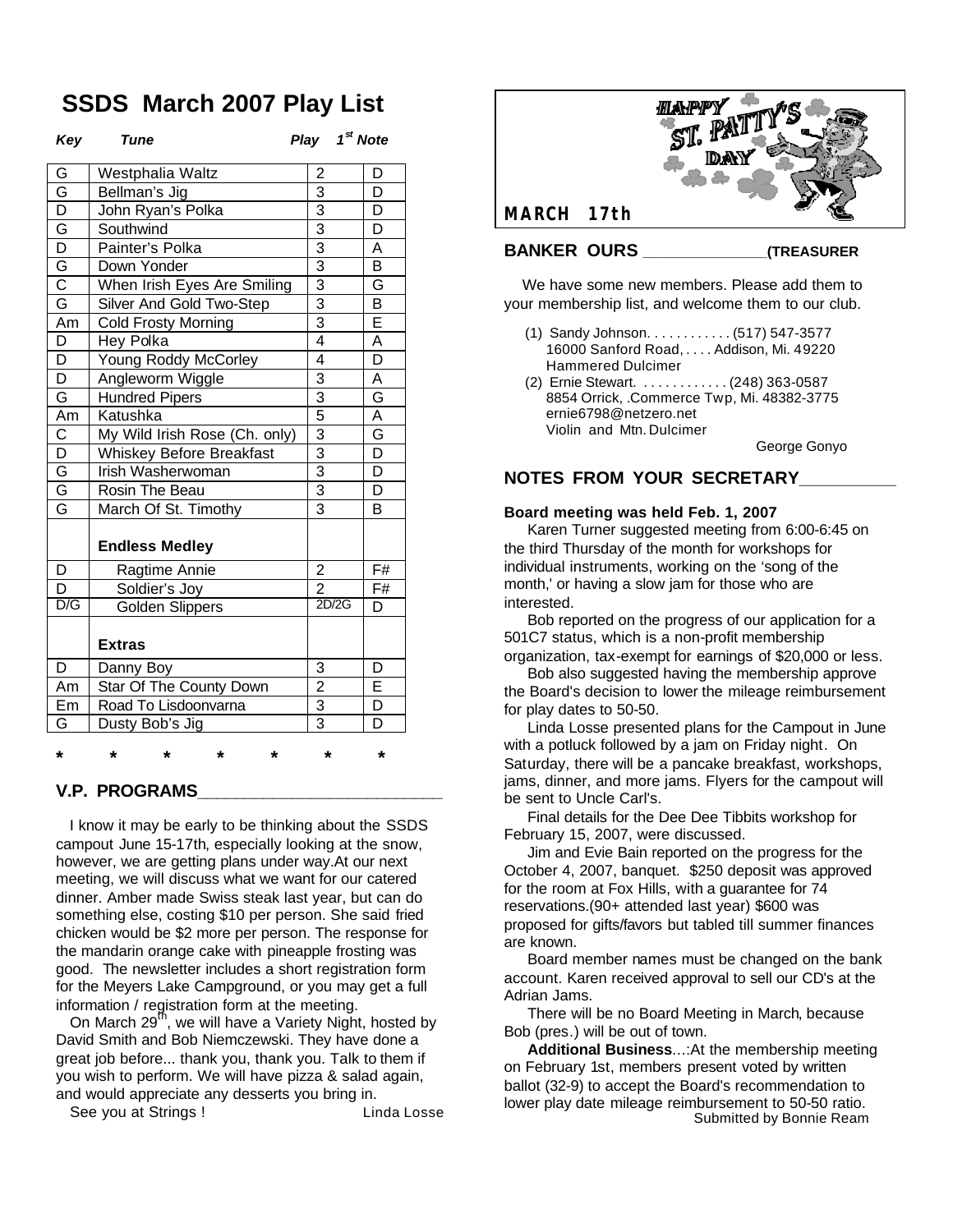Gather your camping supplies, and dream about the festival and campout season to come. This snow won't last forever !



**Uncle Carl's Dulcimer Club** is a group meeting once monthly, near Jackson. Many of our SSDS members are also associated with this group. Their campout is one week after ours. We join each other's weekend, and as with our own, you are invited for the entire weekend or to drive in for the day. (Motels are available for non-campers.)

j

### **REGISTRATION FORM**

 .Uncle Carl's Dulcimer Club Campout Waffle Farm Campground, Coldwater, Mi. June 22-23-24, 2007 **Reservations due APRIL 1st**

Name

Address\_\_\_\_\_\_\_\_\_\_\_\_\_\_\_\_\_\_\_\_\_\_\_\_\_\_\_\_\_\_\_\_\_\_\_\_\_\_

City, State, Zip\_\_\_\_\_\_\_\_\_\_\_\_\_\_\_\_\_\_\_\_\_\_\_\_\_\_\_\_\_\_\_\_\_\_

Phone & E-mail

Type & size of camper\_\_\_\_\_\_\_\_\_\_\_\_\_\_\_\_\_\_\_\_\_\_\_\_\_\_\_\_

Number of people camping with you\_\_\_\_\_\_\_\_\_\_\_\_\_\_\_\_\_\_\_

Circle overnights you will be there June 22 June 23 Will you want A/C ? yes.. ..no

 Rates: \$26 per night for 2, \$1 each additional person A/C \$2 each night **Send registration and deposit of \$30 payable to: Kathy Culy, 625 N. Union City Rd. Coldwater, Mi.49036**

### **MARK YOUR CALENDAR**

| March 7-10 | Buckeye Festival Ashley, Ohio           |
|------------|-----------------------------------------|
| March 16   | SSDS Playdate 6 pm                      |
|            | Maple Hts Retirement Allen Park         |
| March 17   | SSDS Playdate 7:45 pm                   |
|            | Colonial Acres Retirees South Lyon      |
| March 24   | SSDS Playdate 7 pm                      |
|            | C.C.United Church of Christ. . Pinckney |
| March 29   | SSDS Playdate 1 pm                      |
|            | Elderwise Spring Opener. Ann Arbor      |
| April 25   | SSDS Playdate 7 pm                      |
|            | Finnish Cultural Ctr. Farmington Hills  |

| <b>Silver Strings Dulcimer Society Campout</b><br>Meyers Lake United Methodist Campground<br>10575 Silver Lake Road, Byron, Mi. 48418                                   |  |  |  |  |
|-------------------------------------------------------------------------------------------------------------------------------------------------------------------------|--|--|--|--|
| With questions, call Linda Losse, (734) 994-9097<br>Send registration forms & payment to her at:<br>1319 Wells, Ann Arbor, Mi 48104                                     |  |  |  |  |
| Check-in Fri. June 15th, Check-out June 17th<br>In order to get all sites grouped close together,<br>reservations are due by MAY 15th, 2007<br>cabin reserve by MAY 1st |  |  |  |  |
| Rates \$25 per night \$32 per night with A/C<br>(2 adults are included, each added is \$2 per night)<br>Cabin rental for non-campers (\$70 per night)_                  |  |  |  |  |
|                                                                                                                                                                         |  |  |  |  |
|                                                                                                                                                                         |  |  |  |  |
|                                                                                                                                                                         |  |  |  |  |
|                                                                                                                                                                         |  |  |  |  |
| Type & size of camper____                                                                                                                                               |  |  |  |  |
| Slide-outs?. yes no<br>Air conditioner? yesno<br># adults (18+) ______ #children _____ # pets ____                                                                      |  |  |  |  |
|                                                                                                                                                                         |  |  |  |  |
|                                                                                                                                                                         |  |  |  |  |
| Late arrival or extended departure ?________________                                                                                                                    |  |  |  |  |
| Minimum deposit \$25,<br>Full payment gets curbside check-in and no long line.                                                                                          |  |  |  |  |
|                                                                                                                                                                         |  |  |  |  |
| Make checks payable to:<br><b>Silver Strings Dulcimer Society</b>                                                                                                       |  |  |  |  |

 **Once I planted some birdseed. A bird came up. Now I don't know what to feed it.**

| IT'S MARCH LET'S CELEBRATE !!! |  |
|--------------------------------|--|
| <b>HAPPY BIRTHDAY</b>          |  |
| 1Shayla Rachelle               |  |
| 7Bonnie Ream                   |  |
| 12David Smith                  |  |
| 12Evie Bain                    |  |
| 15Sherry Humecky               |  |
| 16Derek Channing               |  |
| 25Donna Mayer                  |  |
| 27Ida O'Dell                   |  |
| 30Dorothy Ewald                |  |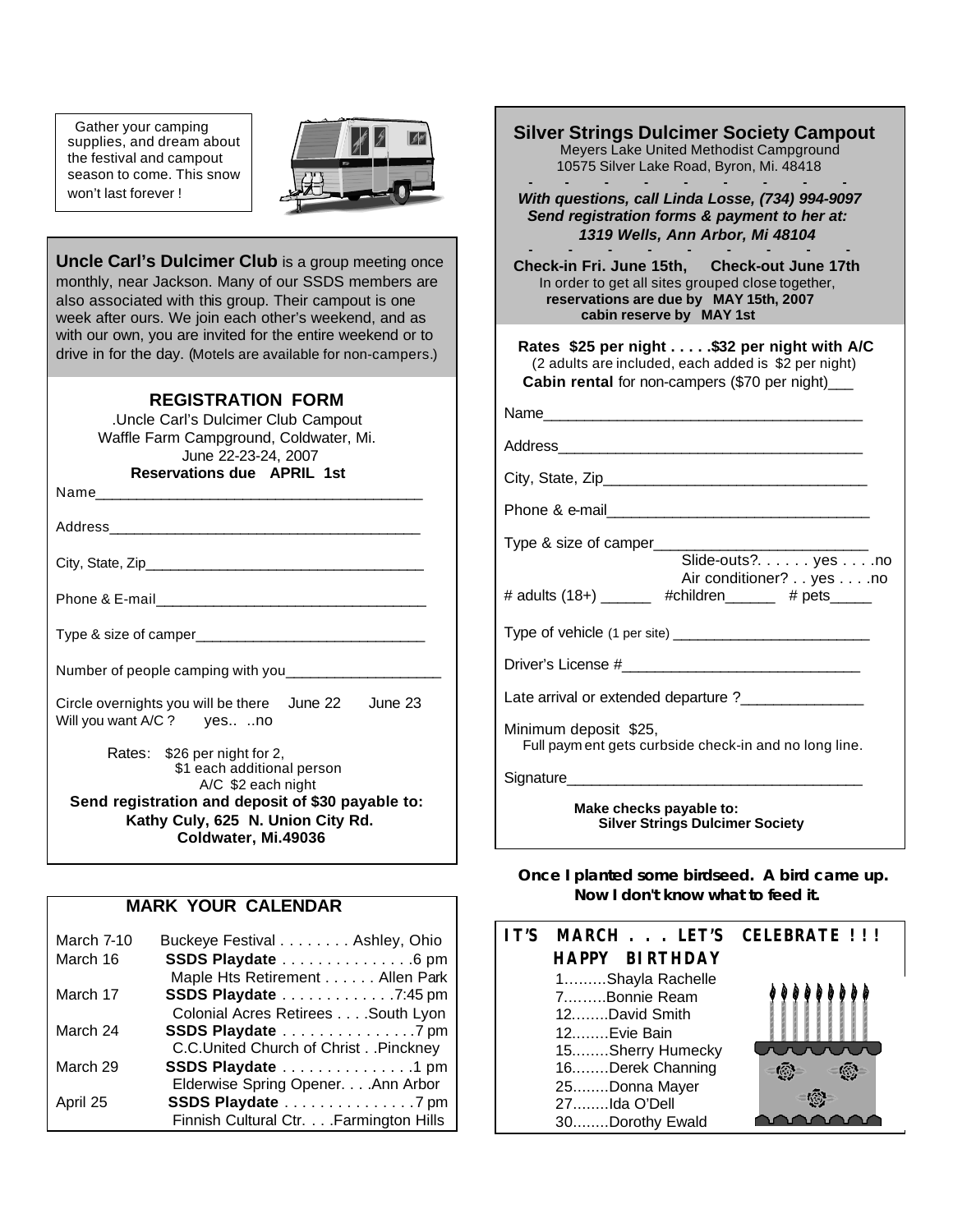### **EVART PRESHOW TUNES have been announced, Start practicing !**  Music is available (free) online, or for \$2 by mail, from Sandy Holder 7093 14 Mile Road, Evart, Mi. 49631 Call 231-734-5481 or e-mail civildee@netonecom.net

**Friday Night Key Saturday Night Key** You Are My Sunshine  $\|G\|$  She'll be Comin' Round the Mountain G March of St. Timothy G Festival Rag<br>(by Judi Morningstar) G (by Bill Robinso **Festival Rag**<br>(by Bill Robinson) **D** Southwind  $\|G\|$  Doodler's Reel  $\|G\|$ Manitoba Golden Boy  $\left\| D \right\|$  Where the White Lilies Grow G Battle Hymn **Battle Hymn** G Sophrina<br>of the Republic G (by Les Rabe <u>oopmina</u><br>(by Les Raber) │ G Rakes of Mallow  $\|\mathsf{G}\|$  John Ryan's Polka  $\|\mathsf{D}\|$ **Willow Waltz**<br>(by Les Raber)  $G \parallel$  Turkey in the Straw  $\parallel G$ O, Canada D O, Canada D Star Spangled Banner G Star Spangled Banner



 Both playdates in February were for senior citizen events... one in Royal Oak and one in Canton. As some in the audiences clapped, sang and even danced, our players had almost as much fun as they did. They enjoy the old tunes they remember, and the lively folk tunes that "perk them up".





# *DID YOU KNOW ?*

 **Did you know** that packets of the Evart pre-show music is available at the back table? Thank you to the mystery person who brought them.

 **Did you know** that for more than 2 years, **David Smith** has graciously provided the majority of the photos we have published in the Soundboard for Silver Strings ? Much of his work is on the website, and he formatted most of the photo pages in the Soundboard newsletters. **Thank you,** Dave, for sharing your talents in a tedious job.

 Besides photography, Dave enjoys woodworking, unique musical instruments, kite flying, and his wife, Theresa (not in that order). He is an interesting wealth of information, and gracious in sharing.

 **Did you know** that if you know a club member who will be /is/ was hospitalized or ill recently, has a new baby, or has a death in their immediate family, you are asked to please contact Bonnie Ream at (734) 464-7156 (our secretary) who will acknowledge it for the club.

 **Did you know that July 27, 1983 was the first meeting/jam of the group which became Silver Strings Dulcimer Society ?** Hal Bain was one of the initial 11 people, and the only one still active. We can only enjoy his company from March-November, because this "Snowbird" flies south (to Florida) for the winter.

 **Did you know** that **anyone** is invited to submit articles of musical interest for publication in the Soundboard ? The due date for articles is the  $20<sup>th</sup>$  of each month. On the  $1<sup>st</sup>$  of the following month, the Soundboard is posted on the website. Printed copies are available at meetings during the month. Back issues are available on the website or by request.

 **Did you know** that **any member is invited** to attend board meetings held 6-6:45, before the jam, on the  $1<sup>st</sup>$ Thursday of each month ? (No board meeting in March)

 **Did you know** that you can find **MANY great pictures of SSDS activities,** including playdates, on our website in the photo gallery ? Take a look... you will like what you see ! Most of the photos have been provided by David Smith and Bill Smith.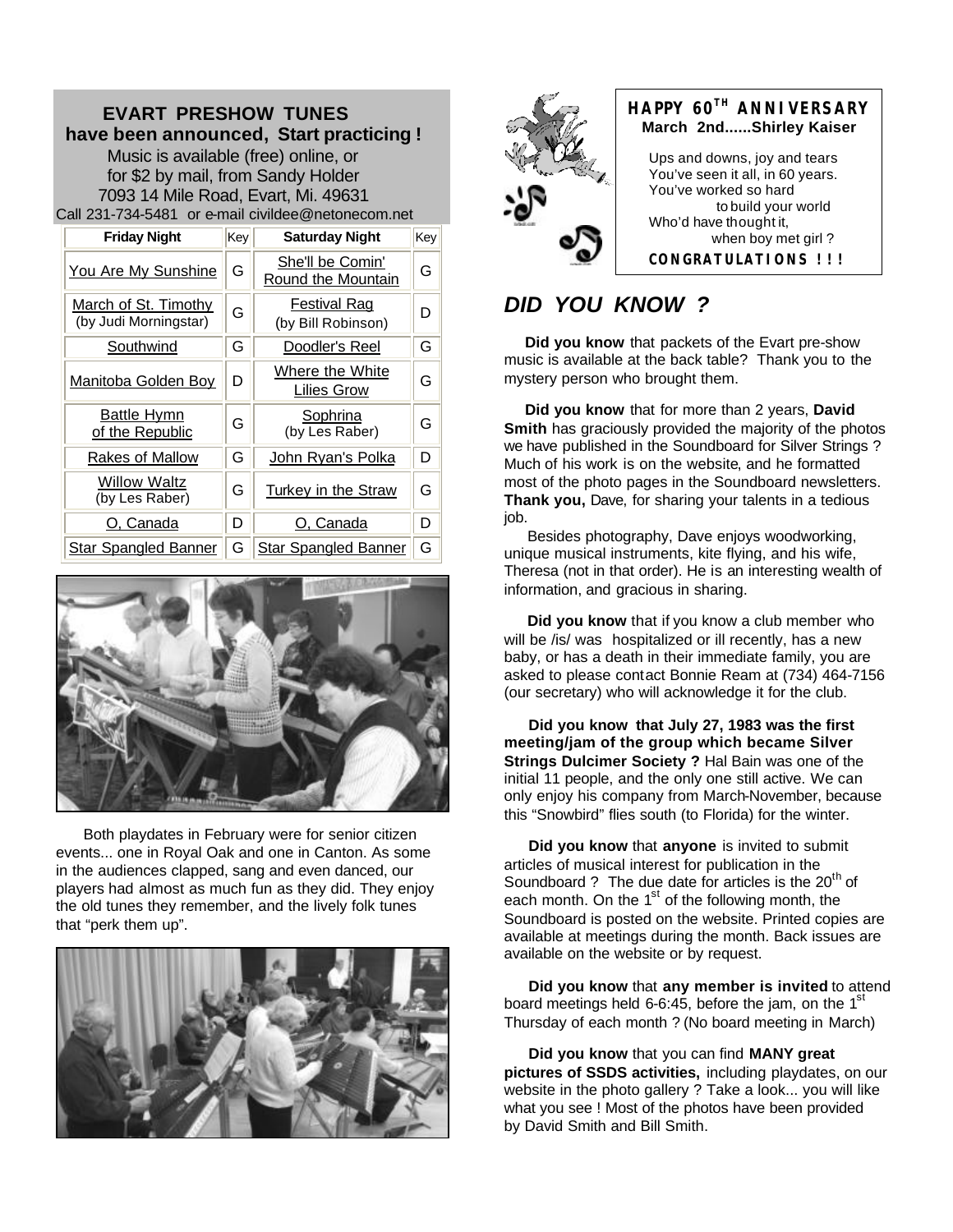

 A "full house" is not just good in poker. When Dee Dee Tibbits came to town, she filled the room with learning. Over 60 people came for her guidance in technique and musicianship, and together we gained new insights into the music we play and love. She stressed the importance of **listening** to each other, and also **hearing** what is happening around us. She demonstrated techniques to make a tune come alive, and give it a personality of its own, through variations and featured instruments. Dee Dee is a Michigan treasure, as a musician, as an educator, and as a lady.